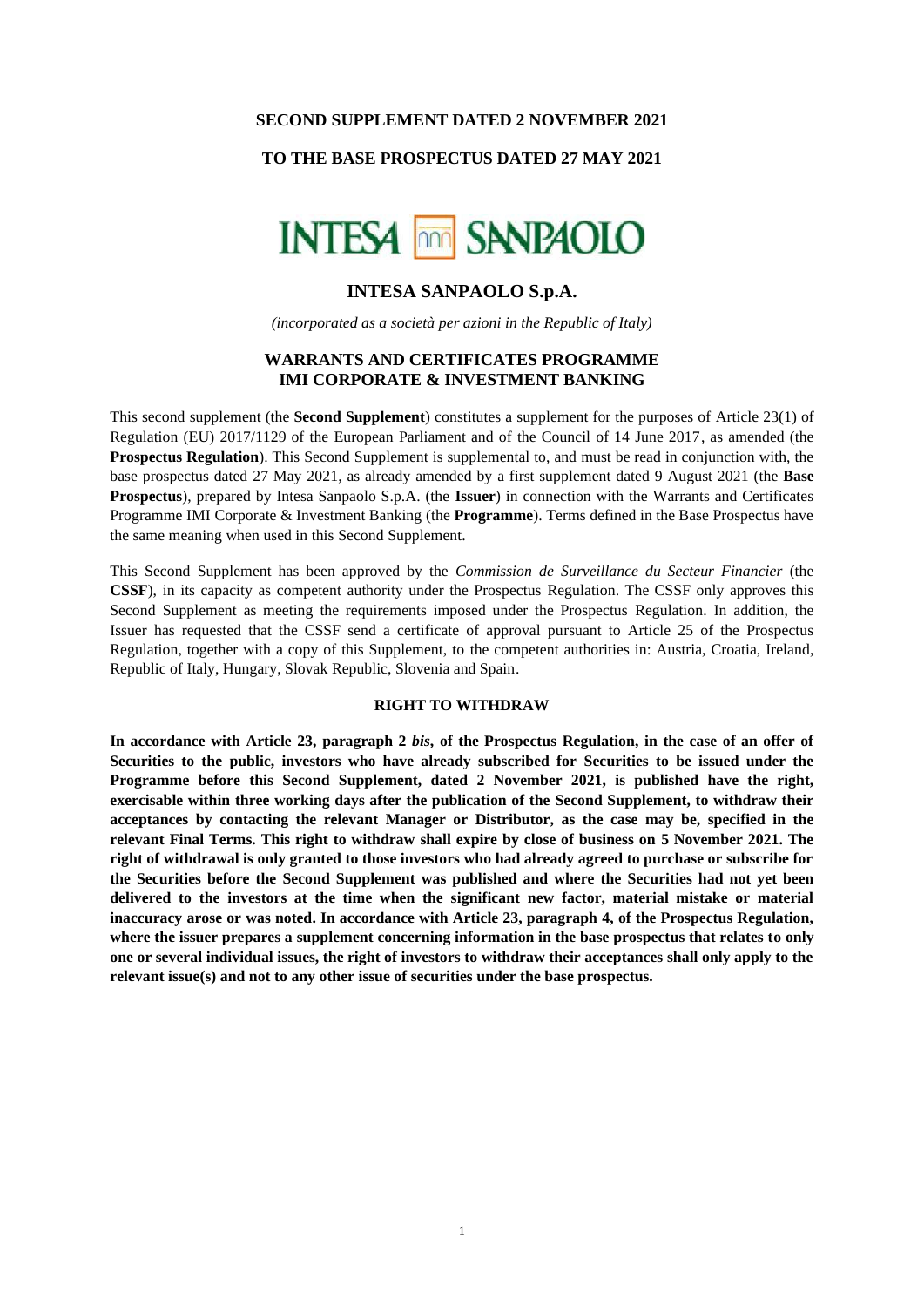#### **1 PURPOSE OF THIS SUPPLEMENT**

The purpose of this Second Supplement is to amend a material mistake of the definitions of (i) Annual Management Fee or AMF and (ii) Variable Management Fee or VMF included within the Condition 3 (*Definition*) of the Section "TERMS AND CONDITIONS OF THE SECURITIES" of the Base Prospectus, as better specified under Section 2 below.

Copies of the Base Prospectus, this Second Supplement will be available without charge from the registered office of the Issuer and from the specified offices of the Principal Security Agent for the time being in Luxembourg. The Base Prospectus and this Second Supplement are available on the official website of the Issuer at [www.intesasanpaolo.prodottiequotazioni.com/](http://www.intesasanpaolo.prodottiequotazioni.com/)EN and on the official website of the Luxembourg Stock Exchange at [www.bourse.lu.](https://www.bourse.lu/home)

The date of this Second Supplement is 2 November 2021.

All references to pages, sections, sub-sections, paragraphs, sub-paragraphs, sentences and lines referred to in this Second Supplement are intended to be to the original unsupplemented Base Prospectus, notwithstanding any amendments described herein.

The Issuer accepts responsibility for the information contained in this Second Supplement and declares that, having taken all reasonable care to ensure that such is the case, the information contained in this Second Supplement is, to the best of its knowledge, in accordance with the facts and contains no omission likely to affect the import of such information.

Save as disclosed in this Second Supplement, there has been no other significant new factor and there are no material mistakes or inaccuracies relating to information included in the Base Prospectus which is capable of affecting the assessment of Securities issued under the Programme since the publication of the Base Prospectus. To the extent that there is any inconsistency between (a) any statement in this Second Supplement and (b) any other statement in or incorporated by reference in the Base Prospectus, the statements in this Second Supplement will prevail.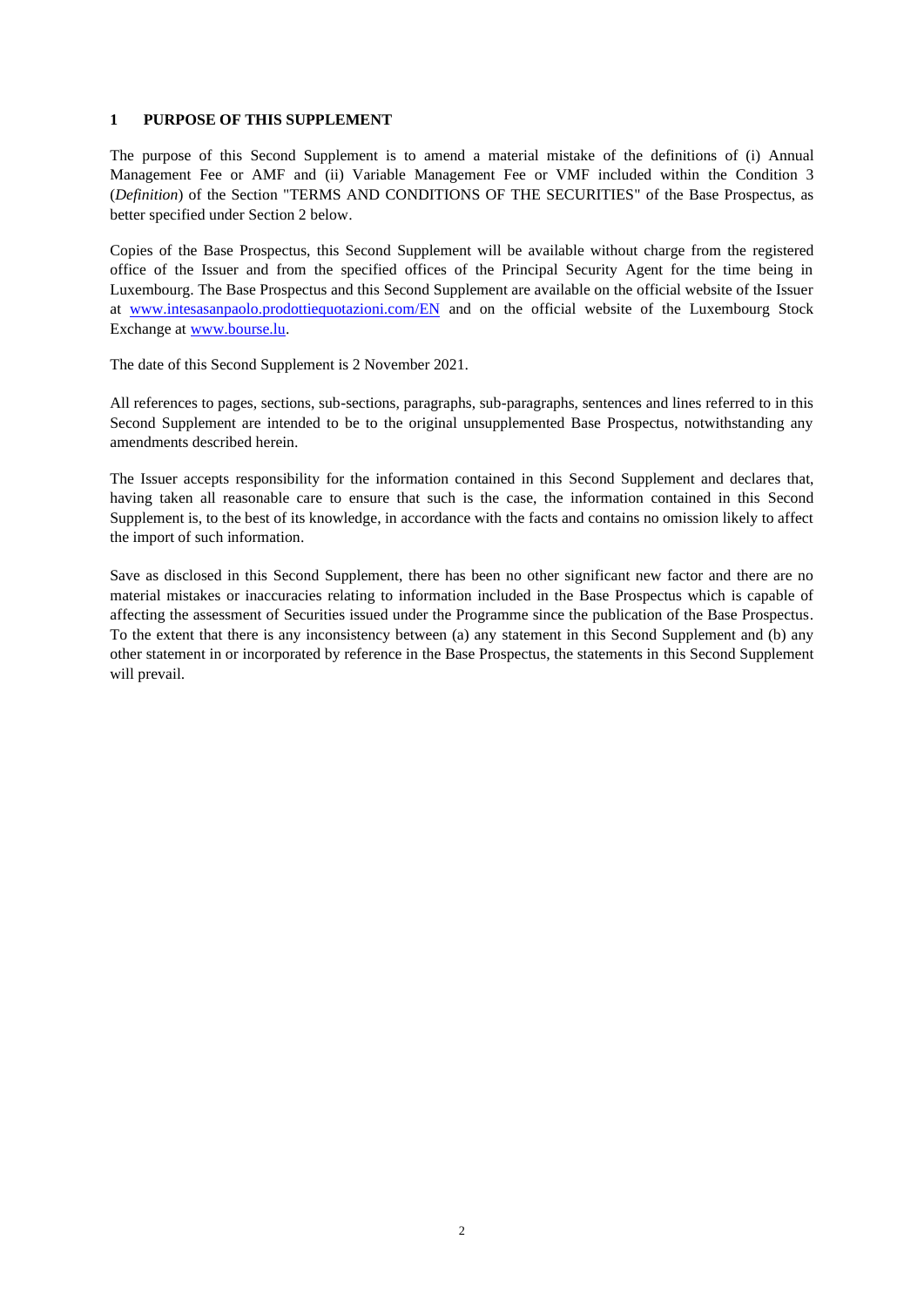## **2 TERMS AND CONDITIONS OF THE SECURITIES - CONDITION 3 "***DEFINITIONS***"**

2.1 *The definition of "Annual Management Fee or AMF" within the Condition 3 (Definition) of the Section "TERMS AND CONDITIONS OF THE SECURITIES", at pages 66 and 67 of the Base Prospectus shall be deleted in its entirety and replaced by the following:*

**Annual Management Fee or AMF**, means, if applied by the Issuer in relation to Benchmark Certificates, a fee charged to the investor at the particular time "t" which, irrespective of the performance of the Underlying, will accrue gradually and proportionally to the tenor of the Certificates and will be determined according to the formula set out below*.*

The Calculation Agent will deduct the accrued AMF from the Cash Settlement Amount pursuant to Condition 24 (*Pay-out provisions*). If the Certificates are listed or admitted to trading, their price for trading purposes will include the AMF gradually accrued on each Exchange Business Day.

In particular, the AMF will be determined on the basis of the AMF Percentage. The AMF will be calculated as follows:

$$
\textit{AMF}_{t} = \prod_{x \in (t_0, t_0+1, \dots, t)} (100\% - \frac{\textit{AMFPercentage}}{\textit{365.25}})
$$

Where:

" $\mathbf{x}$ " means each calendar day from  $\mathbf{t}_0$  to t;

"t" can be any calendar day before the Valuation Date or the Valuation Date;

"**AMF Percentage**" means, in relation to the calculation of the Annual Management Fee, the value expressed as a percentage indicated in the applicable Final Terms;

2.2 *The definition of "Variable Management Fee or VMF" within the Condition 3 (Definition) of the Section "TERMS AND CONDITIONS OF THE SECURITIES"*, *at pages 117 and 118 of the Base Prospectus shall be deleted in its entirety and replaced by the following:*

**Variable Management Fee or VMF** means, if applied by the Issuer in relation to Benchmark Certificates, a fee charged to the investor at the particular time "t" determined on the basis of the AMF Percentage and of the VMF Percentage<sub>x</sub>.

The Calculation Agent will deduct the VMF accrued from the Cash Settlement Amount pursuant to Condition 24 (*Pay-out provisions*).

The VMF will be calculated as follows:

$$
\textit{VMF}_{t} = \prod_{x \in (t_0, t_0+1, \dots, t)} (100\% - \frac{\textit{AMF Percentage}}{\textit{365.25}} - \frac{\textit{VMF Percentage}_x}{\textit{365.25}})
$$

Where:

" $\mathbf{x}$ " means each calendar day from  $\mathbf{t}_0$  to t;

"**t**" can be any calendar day before the Valuation Date or the Valuation Date;

"**VMF Percentagex**" means the percentage identified from time to time by the Calculation Agent within a